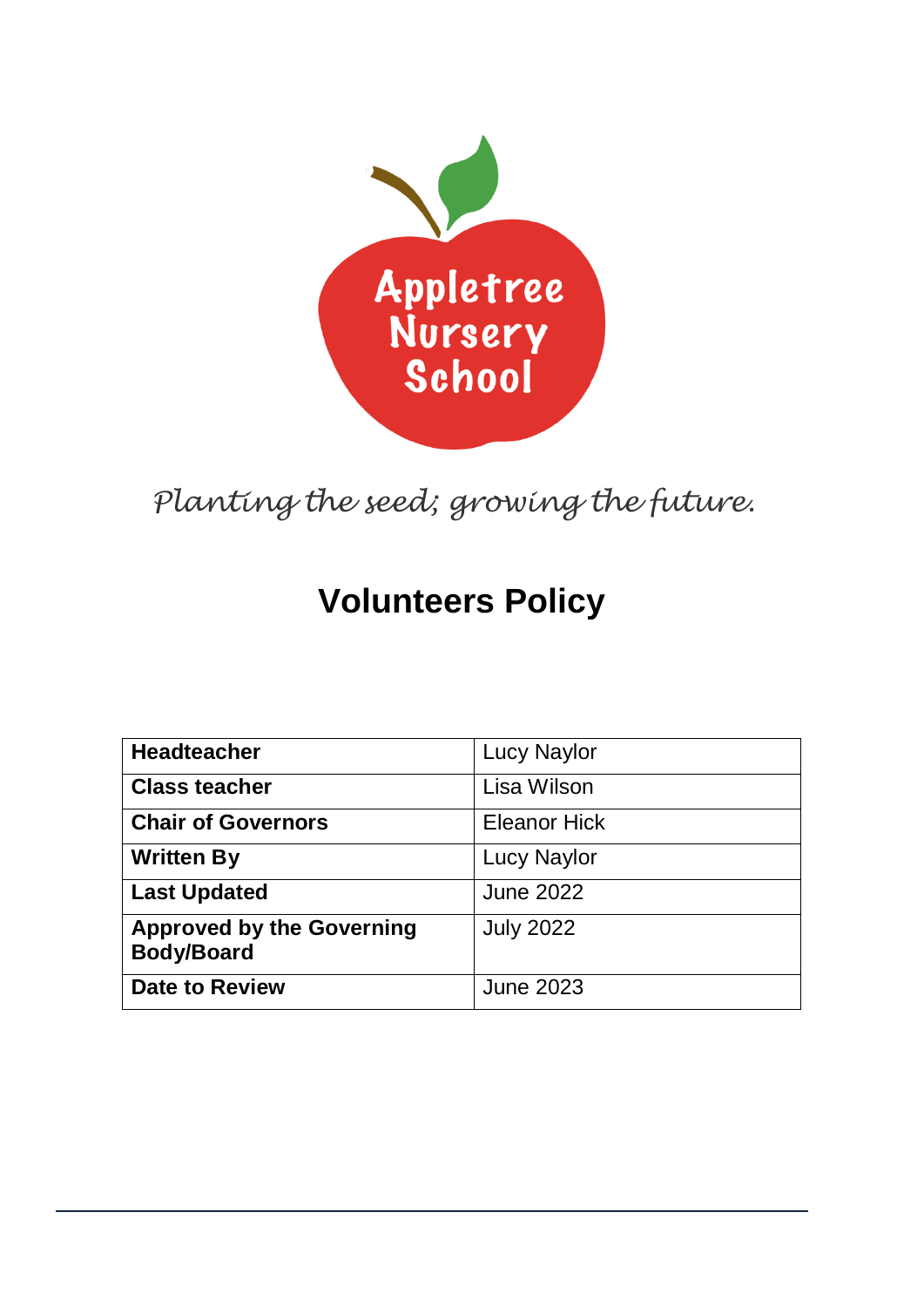# **1. Introduction and aims**

We believe that volunteers provide a valuable contribution to the school's work, and that they enrich the school through the breadth of their knowledge and experience.

We are committed to using volunteers in a way that supports the school's strategic aims and vision, as well as its development plan.

The aim of the Appletree Nursery School's Volunteer Policy is to:

- Encourage the wider community to engage with the school, thereby enhancing the curriculum, raising achievement and promoting community cohesion
- Ensure that volunteers support the school's vision and values, and adhere to our policies
- Provide staff, volunteers and parents with clear expectations and guidelines
- Set a clear, fair process for recruiting and managing volunteers

This policy has been developed in line with the Department for Education's statutory safeguarding guidance, Keeping Children [Safe in Education.](https://www.gov.uk/government/publications/keeping-children-safe-in-education--2)

## **2. How we use volunteers**

At Appletree Nursery volunteers may:

- Hear children read
- Accompany school visits
- Work with individual children
- Work with small groups of children
- Support specific curriculum areas, such as ICT or art

This isn't an exhaustive list.

- Volunteers may be:
- Members of the governing board
- Parents
- Former pupils
- Students on work experience
- Local residents
- Friends of the school/members of the PTA

Members of the governing board working at the school in their capacity as governors (for instance, conducting school monitoring visits or attending meetings), are not covered by this policy. They are covered by our governor code of conduct.

## **3. How to apply to volunteer:**

Persons wishing to apply to be a volunteer should contact the school office, by email or phone and request an application form (see appendix 1).

## **4. Appointment of volunteers**

Volunteers are appointed by Lucy Naylor- the Headteacher.

Intake of new volunteers can take up to six weeks and is dependent on the candidate and available spaces within the school and the needs of our children and staff.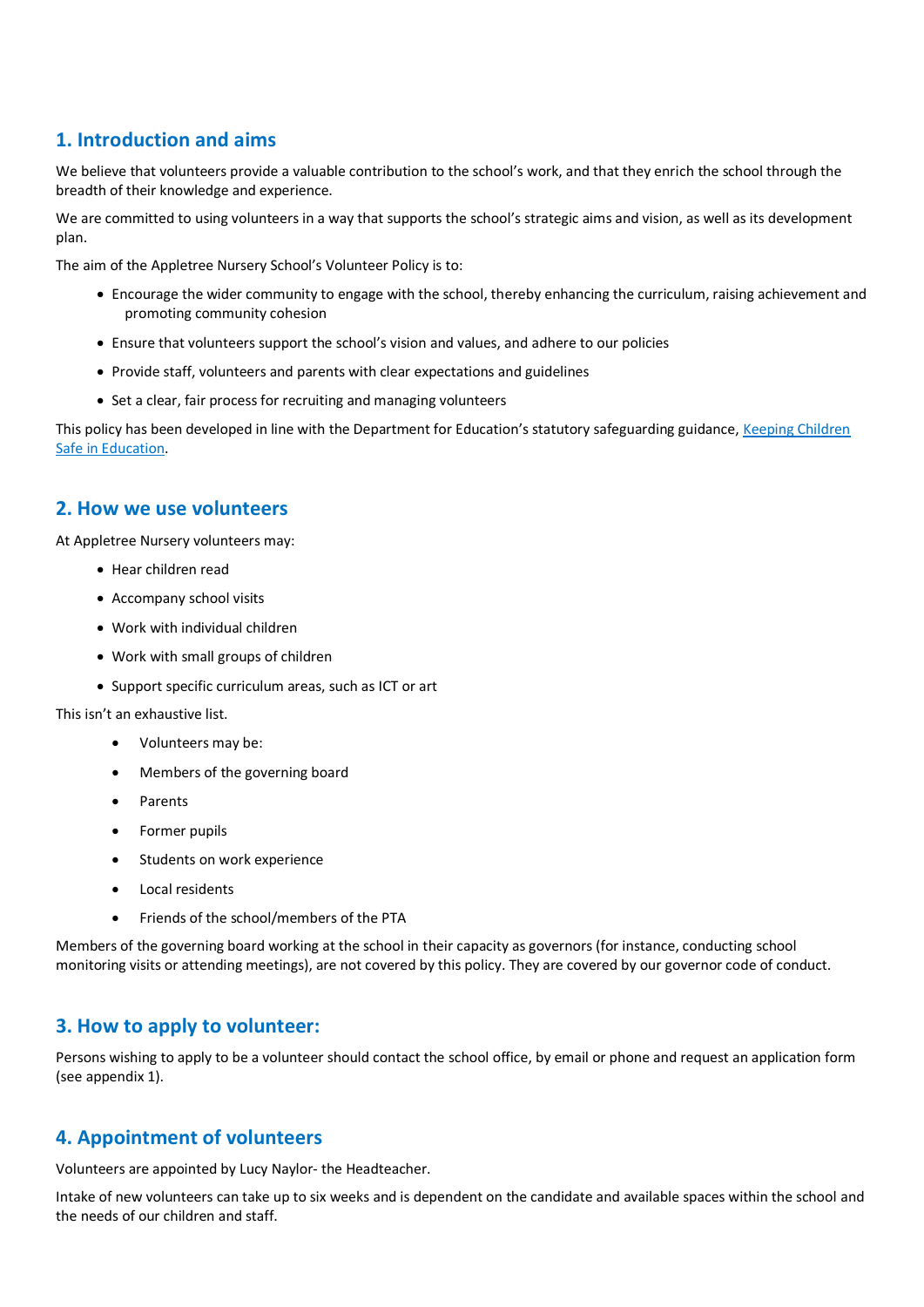All appointments are conditional upon the completion of an enhanced DBS check (if appropriate) and other appropriate safeguarding and recruitment checks, and relevant training.

The headteacher reserves the right to terminate a placement at any time.

Enhanced DBS checks for volunteers working in the school through other organisations will be conducted by the relevant organisation. The school will ask for written confirmation that enhanced DBS checks have been carried out before a volunteer is allowed to start work at the school.

## **5. Safeguarding**

Safeguarding our pupils is of paramount importance, and our volunteers must share our commitment to child protection.

To ensure we're upholding our responsibility to keep our pupils safe, we will:

- Conduct enhanced DBS checks on volunteers who:
	- Work one-on-one with pupils unsupervised
	- Work with groups of pupils unsupervised
	- Supervise or accompany groups of pupils on overnight residential visits
- Consider the results of any DBS checks that return with unspent and spent listed convictions, and assess these on a case-bycase basis, with regard given to the nature of the conviction and the nature of the work the volunteer will be involved in.
- Provide safeguarding training to all volunteers **prior** to them beginning work at the school, including ensuring that they have read and understood part 1 of Keeping Children Safe in Education
- Require volunteers to agree and adhere to our code of conduct (see appendix 2) and to read, and adhere to, the school's policies on:
	- Safeguarding
	- Use of mobile phones
	- ICT and internet acceptable use
	- Online safety
	- Behaviour
- Ensure that volunteers without an enhanced DBS check are always supervised, and are never left alone with pupils
- Conduct a risk assessment to determine whether a volunteer who isn't working in regulated activity needs an enhanced DBS check. The risk assessment will consider:
	- The nature of the work they will be doing
	- What we know about them
	- References from employers or other voluntary roles
	- Whether the role is eligible for an enhanced DBS check

#### **6. Induction and training**

Volunteers must complete appropriate induction training prior to beginning work at the school.

Training requirements will be determined by the headteacher, or the appropriate member of staff.

**All volunteers** must have safeguarding training. Other training requirements will be based on the nature of the work the volunteer will be doing.

## **7. Confidentiality**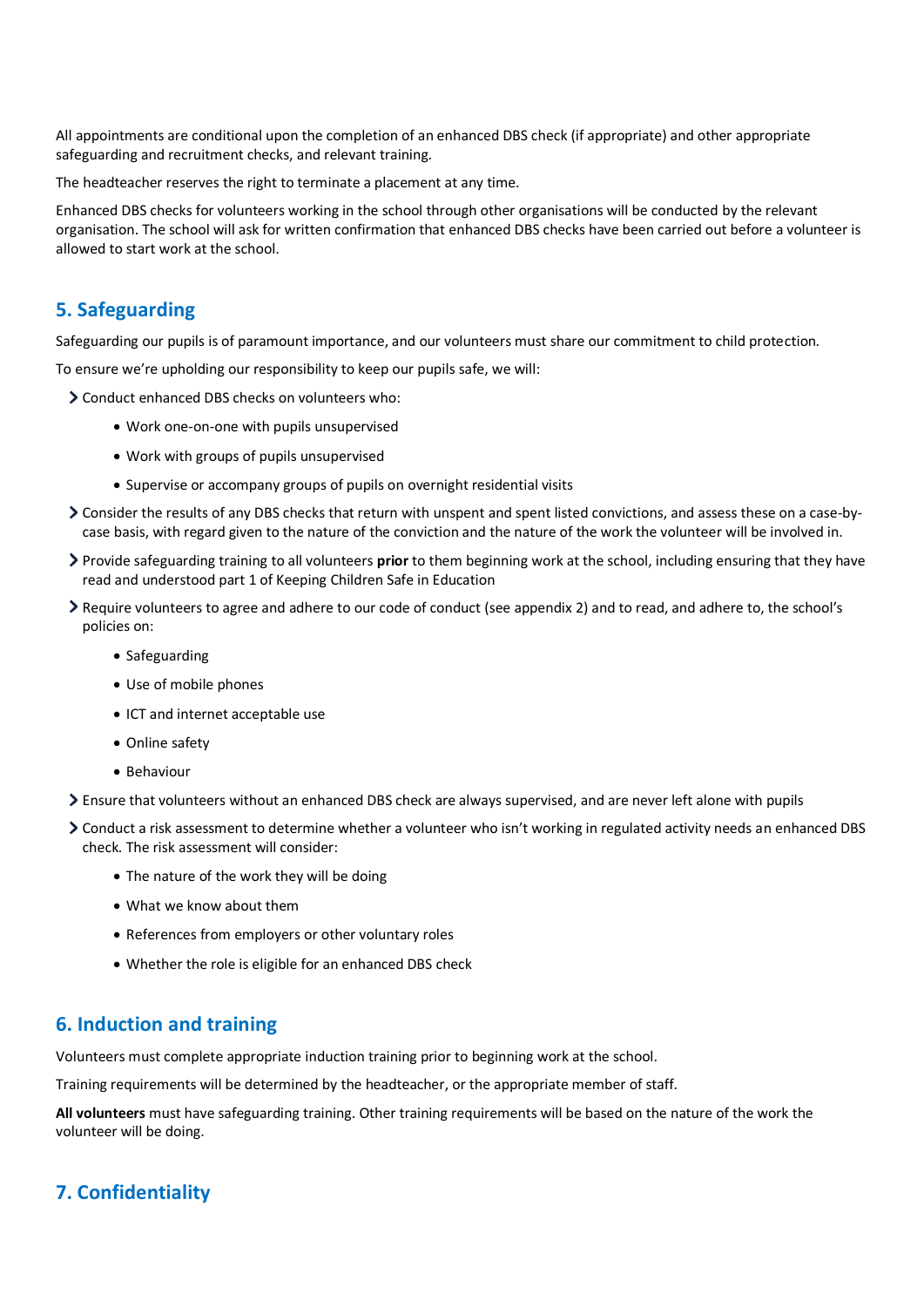Information about pupils, parents and staff is confidential. Volunteers are not permitted to discuss issues related to pupils, parents or staff with those outside of the organisation.

If volunteers have concerns, they should raise these with the appropriate member of staff. They shouldn't discuss them with pupils or parents.

This doesn't prevent volunteers from adhering to the school's safeguarding policy (with regard to reporting safeguarding concerns or disclosures).

If concerns relate to safeguarding, volunteers must follow the guidance in our safeguarding policy and inform the designated safeguarding lead.

If concerns are related to whistle-blowing, volunteers must follow the guidance in our whistle-blowing policy.

#### **8. Conduct of volunteers**

Volunteers must comply with the staff code of conduct.

#### **9. Insurance**

The school's insurance policy does cover volunteers in the event of an accident or emergency.

If a volunteer is working at the school through another organisation, we will also check that organisation's insurance arrangements.

## **10. Data protection and record keeping**

Please see our Privacy Notice for School Workforce.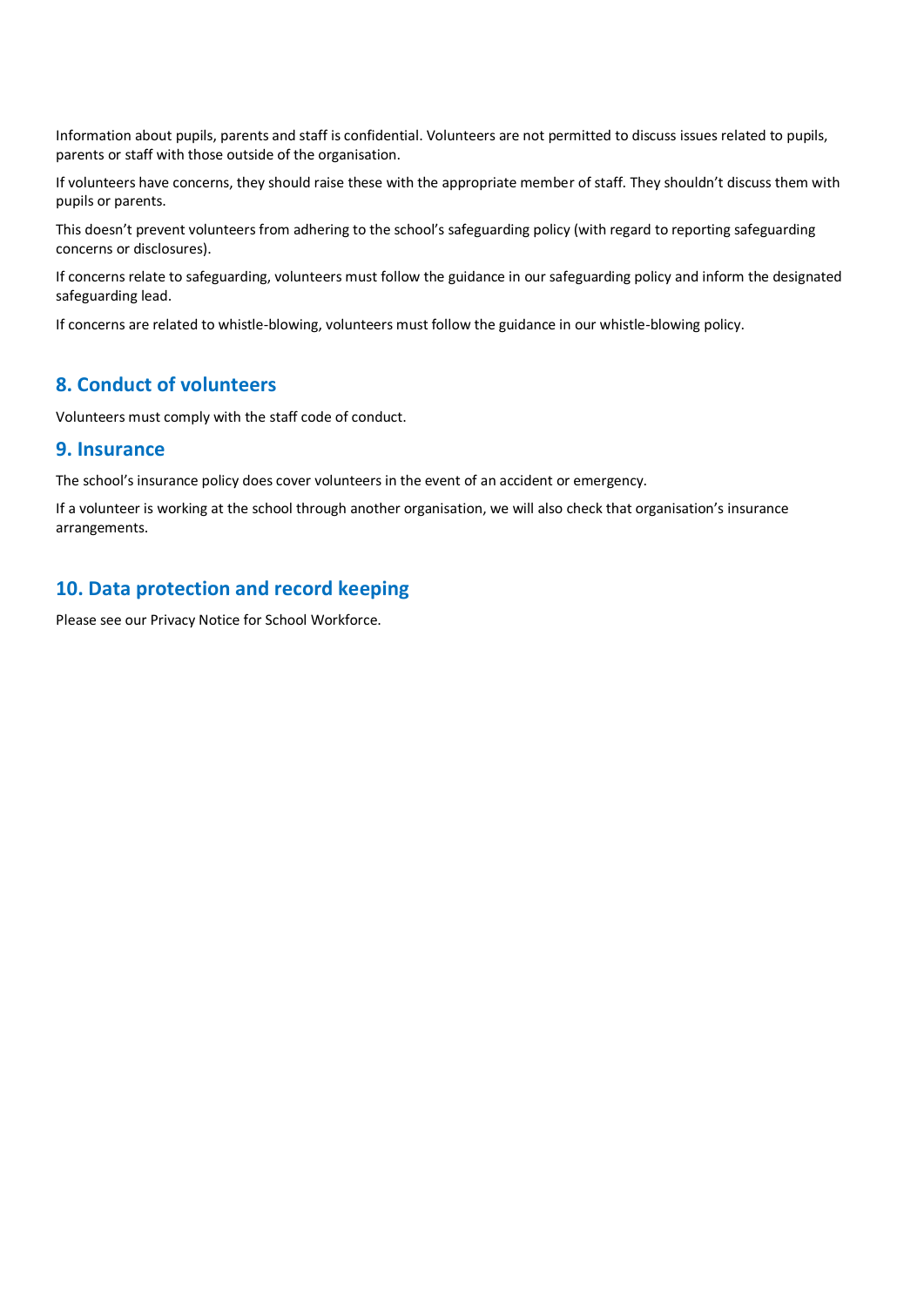**Appendix 1: volunteer application form**

Complete the application form in full.

Please note that the school may not be able to accommodate all preferences.

#### **Data protection notice**

Throughout this form, we ask for some personal data about you. We'll only use this data in line with data protection legislation and process your data for one or more of the following reasons permitted in law:

- You've given us your consent
- We must process it to comply with our legal obligations

| <b>Personal details</b> |  |  |
|-------------------------|--|--|
| Name:                   |  |  |
| Date of birth:          |  |  |
| Gender:                 |  |  |
| Telephone number:       |  |  |
| <b>Email address:</b>   |  |  |
| Home address:           |  |  |

#### **Disclosure and Barring Service (DBS) information**

Apple Tree Nursery School is legally obligated to process an enhanced Disclosure and Barring Service (DBS) check before making appointments to relevant posts.

The enhanced DBS check will reveal both spent and unspent convictions, cautions, reprimands and final warnings, and any other information held by local police that's considered relevant to the role. Any information that is "protected" under the Rehabilitation of Offenders Act 1974 (Exceptions) Order 1975 will not appear on a DBS certificate.

Volunteers working in regulated activity will also require a barred list check.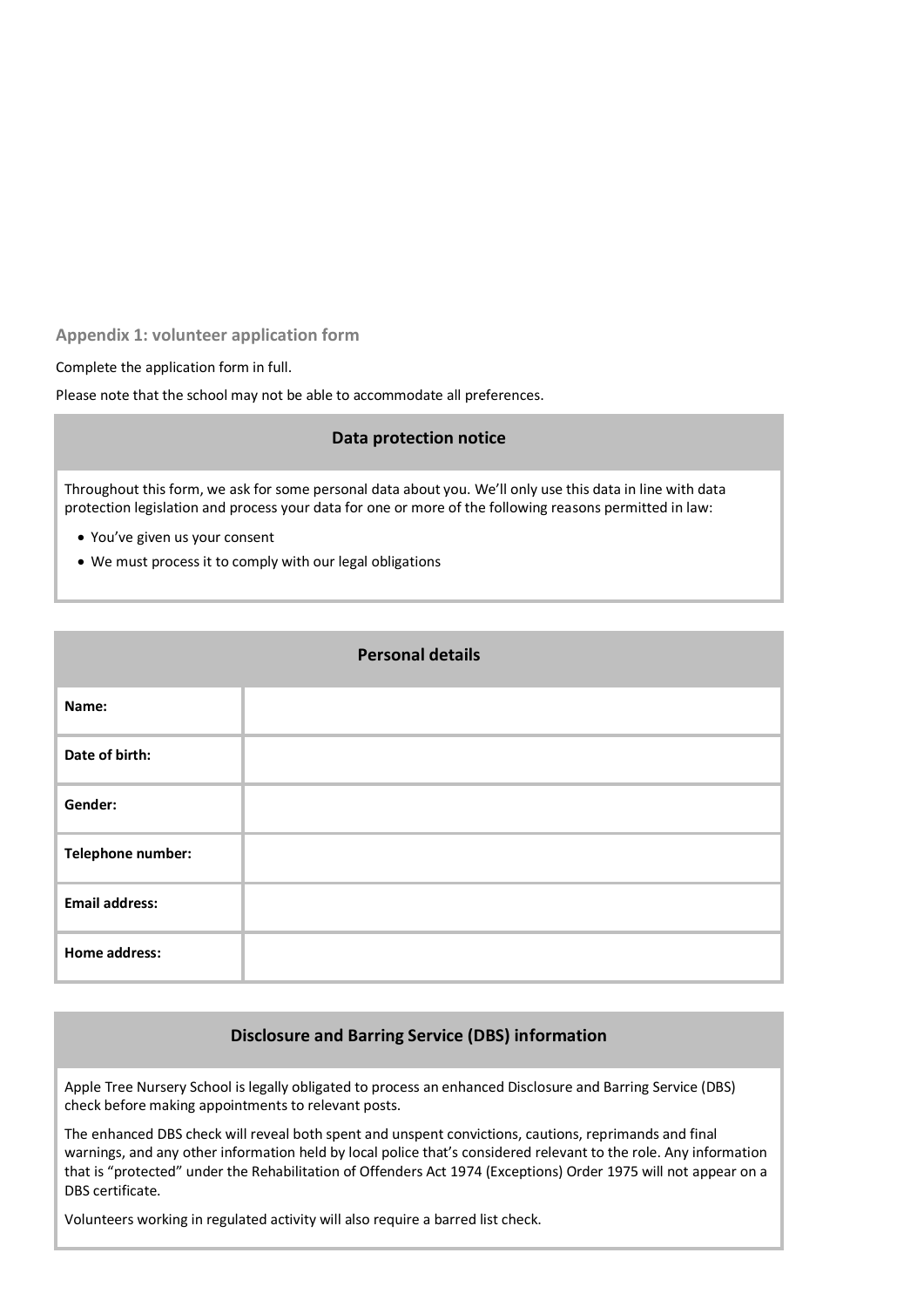Any data processed as part of the DBS check will be processed in accordance with data protection regulations and Appletree's privacy notice.

| Do you have a DBS check?<br>(please circle)                   | Yes/No                                                   |
|---------------------------------------------------------------|----------------------------------------------------------|
| If yes, what type of check<br>do you have? (please<br>circle) | Enhanced DBS / Enhanced DBS with barred list information |
| Date of check:                                                |                                                          |
| Certificate number:                                           |                                                          |

| <b>Availability</b>                                 |        |                |           |          |        |
|-----------------------------------------------------|--------|----------------|-----------|----------|--------|
|                                                     | Monday | <b>Tuesday</b> | Wednesday | Thursday | Friday |
| AM                                                  |        |                |           |          |        |
| PM                                                  |        |                |           |          |        |
| <b>Before school</b>                                |        |                |           |          |        |
| After school                                        |        |                |           |          |        |
| Lunchtimes                                          |        |                |           |          |        |
| How many hours per week/month can you<br>volunteer? |        |                |           |          |        |
| Can you commit to at least 1 term?                  |        |                |           |          |        |

# **Experience and qualifications**

**Do you have experience working as a volunteer, especially with children? If yes, please include details in the box below.**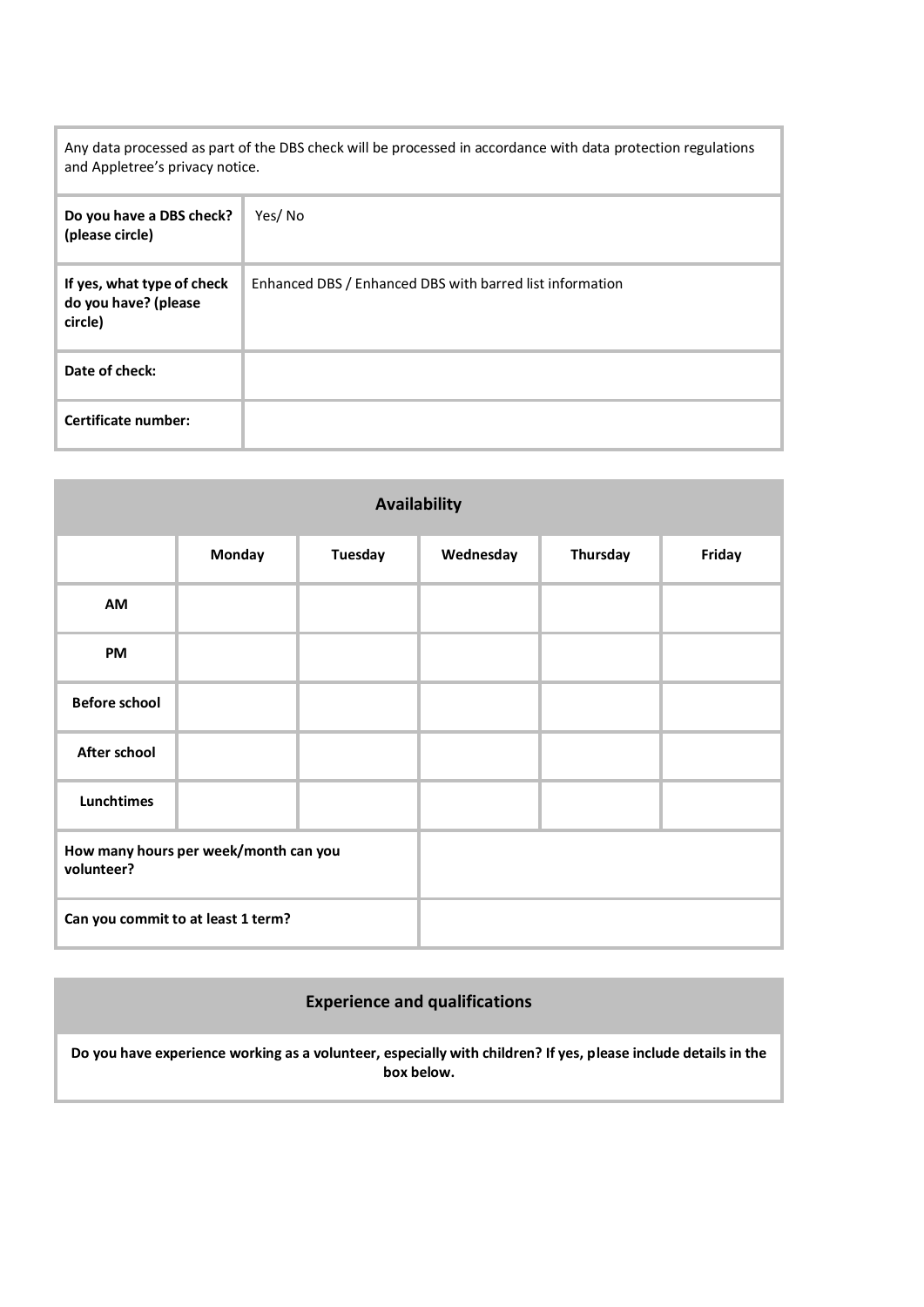**Why would you like to volunteer at Apple Tree Nursery?**

**Do you have any particular skills, employment experience or hobbies you would like to share with the school? (For example, languages spoken, sports, scouting, etc)**

**Do you have any relevant qualifications?**